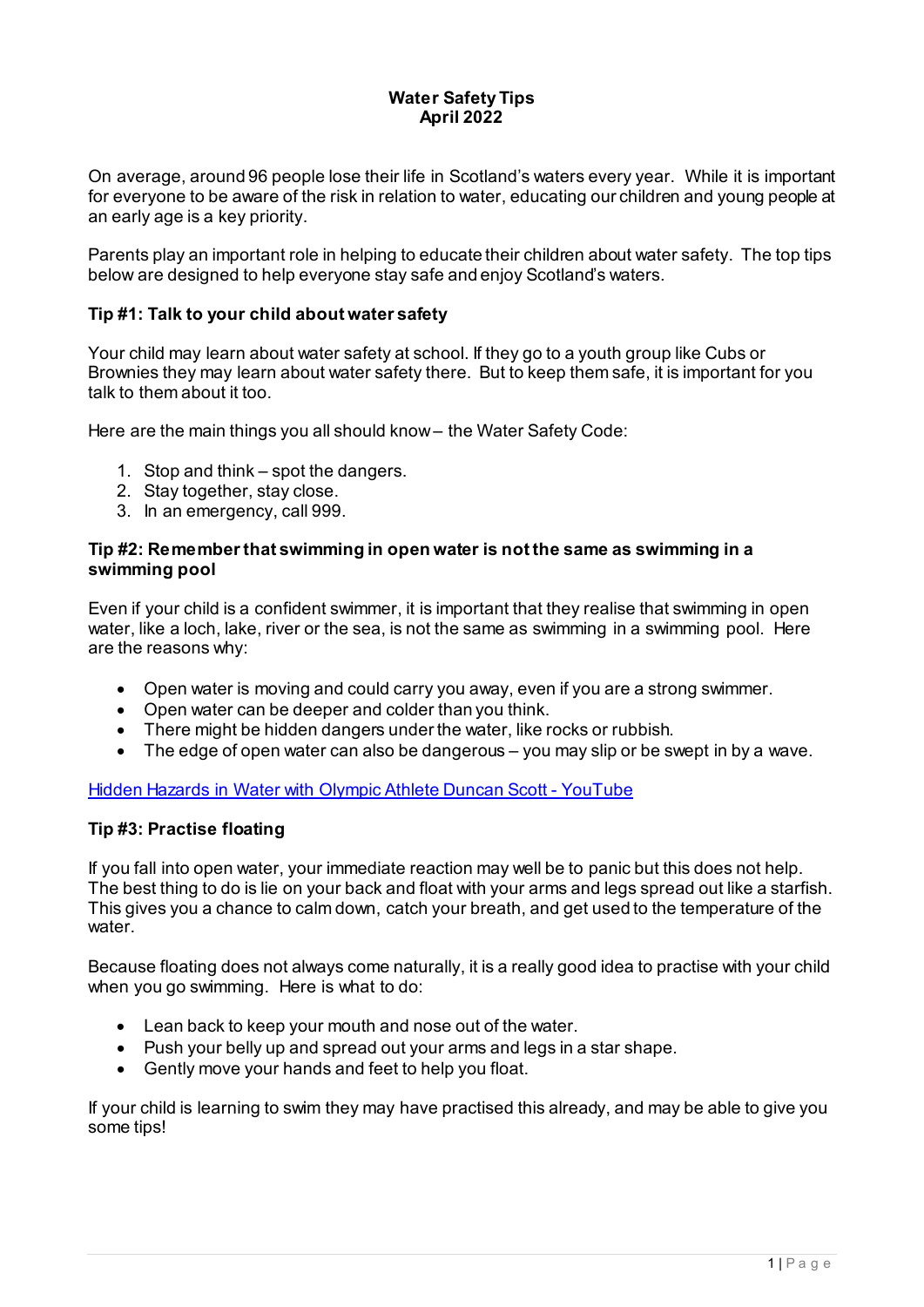# **Tip #4: Be prepared**

If you are heading out for a day by the sea or a loch, lake or river, make sure you are prepared for the day:

- Check the weather forecast and only go if the weather is looking good for what you have planned.
- Pack sunscreen, drinking water and a phone with plenty of charge so that you can call for help if anything goes wrong.
- Pick a safe spot to visit, for example, a beach that has a lifeguard(s). You can find your [nearest lifeguarded beach on the RNLI website.](https://rnli.org/find-my-nearest/lifeguarded-beaches)
- When you arrive, read any warning signs carefully and follow any instructions about where, or where not, to go into the water to swim.

## **Tip #5: Leave inflatable toys at home**

Leave inflatable toys at home and save them for the paddling pool or swimming pool. They can be dangerous in open water as they can carry you out further than you can swim. Additionally, inflatable toys are not designed for use at sea and may burst, leaving you stranded.

## **Tip #6: Stay together**

If you are having a day out by the water, stay together. Make sure you know where everyone is at all times and that someone is always watching from the shore if other people are in the water. That way, if anyone gets into trouble, you will be able to call for help straightaway.

## **Tip #7: Know what to do if you get into trouble in the water**

Make sure the whole family knows what to do if they get into trouble in the water:

- Keep calm and do not swim hard.
- Hold onto anything near you that floats.
- Float like a starfish (see Tip #3 above) until you feel more relaxed.
- When you can control your breathing, raise your hand and call for help or swim to shore.

### **Tip #8: Know what to do if you see someone else in trouble in the water**

If you see anyone else in trouble in the water, do not go in and try to help them. You might end up in trouble too. Instead you should always:

- Call the fire brigade on 999 if you are inland, for example by a river, lake or loch.
- Call the coastguard on 112 if you are by the sea.

Once you have called for help you should:

- Stay back from the edge and do not go into the water.
- Look for anything you can throw to help them float.
- Keep watch until help arrives.

### **Tip #9: Do not mix water and alcohol**

Make sure older children know that open water and alcohol can be a dangerous mix. Alcohol (and drugs) can seriously impair your judgement, reactions and ability to swim.